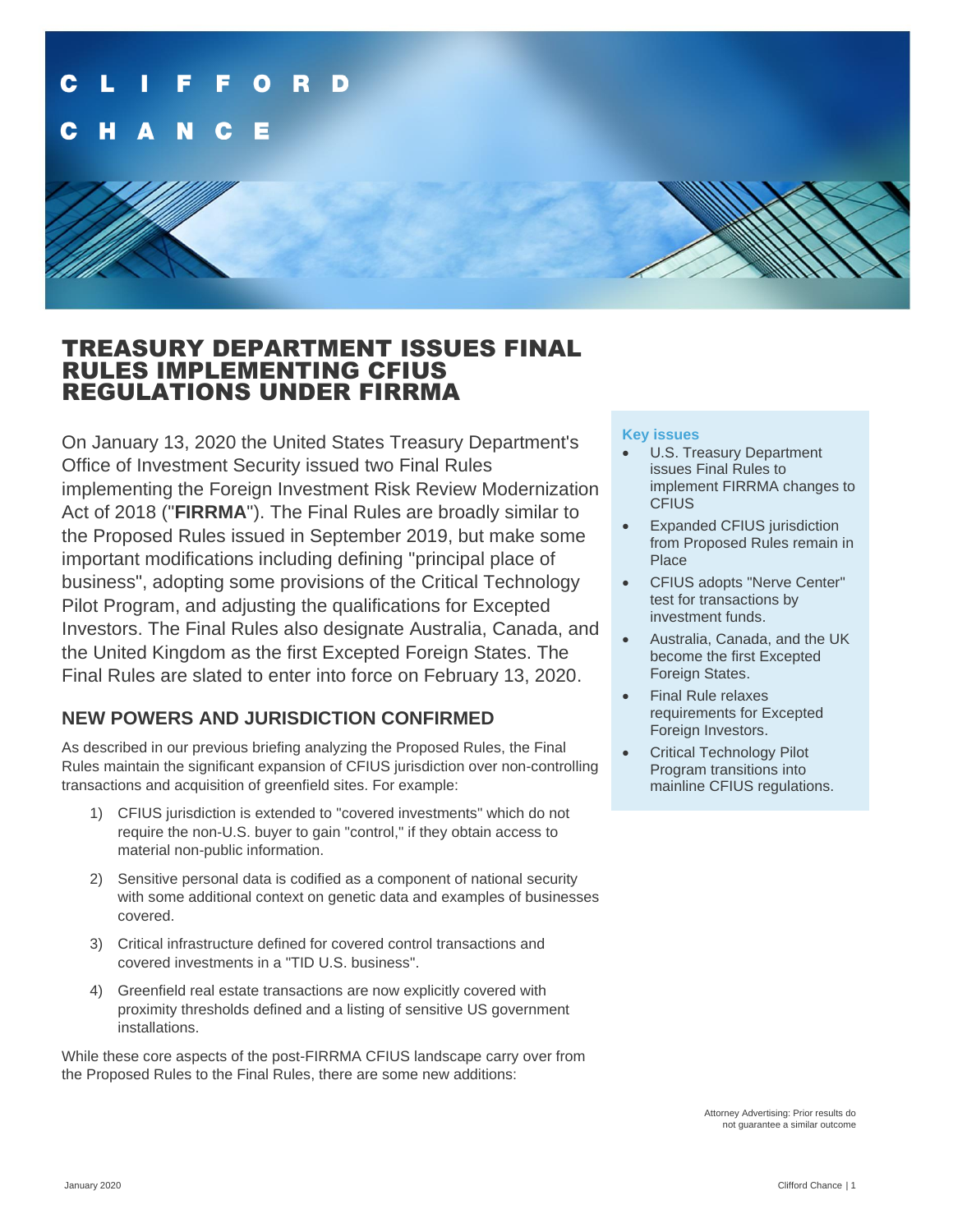## C L I F F O R D

## **CHANCE**

## **CLARITY FOR PRIVATE EQUITY AND VENTURE CAPITAL**

One of the pressing topics for commenters on the Proposed Rules was the need for clarification regarding CFIUS' jurisdiction over transactions by investment funds, with some commenters recommending redefining "foreign entity" to focus on control by foreign persons, rather than the amount of equity held by foreign persons.

In addressing these comments, the Treasury Department took a different approach, adding to the rules a definition for "principal place of business," which was present in the previous versions of the CFIUS regulations but left undefined. The Final Rules adopt the "nerve center" test used in federal courts, defining principal place of business as "*the primary location where an entity's management directs, controls, or coordinates the entity's activities, or, in the case of an investment fund, where the fund's activities and investments are primarily directed, controlled, or coordinated by or on behalf of the general partner, managing member, or equivalent*."

Under this approach, the management of a private equity or venture capital fund will determine whether a transaction is within CFIUS' jurisdiction – with U.S.managed funds being excluded regardless of whether the fund's equity is held by non-U.S. persons. In addition, the definition of "substantial interest" as it relates to a foreign government's interest in an investment fund is limited only to the general partner – not any of the limited partners.

However, investors should note that there are circumstances in which a limited partner may have a filing obligation – for example if it receives access to material non-public technical information.

#### **THREE OF THE FIVE EYES ARE EXCEPTED FOREIGN STATES**

The Proposed Rules provided for a system of "Excepted Investors" from "Excepted Foreign States" that could be exempt from CFIUS' expanded jurisdiction over investments in TID U.S. businesses. The Final Rules have identified Australia, Canada, and the United Kingdom as the first Excepted Foreign States, citing their "*robust intelligence sharing and defense industrial base integration mechanisms*" with the United States. While the Final Rules state that CFIUS has not made a determination on whether these countries have a "*robust process to analyse foreign investments for national security risks*" as required under §801.1001, these countries have existing mechanisms for reviewing foreign direct investment. Notably, these countries are three of the "Five Eyes" – the intelligence sharing alliance with the United States that also includes New Zealand. Pre-FIRRMA hopes of a broad "white list" for countries with which the U.S. has a mutual defense treaty are likely extinguished. CFIUS has indicated that the list may be expanded in the future but that the number of eligible foreign states will be limited because of the "significant implications" of the list for national security review.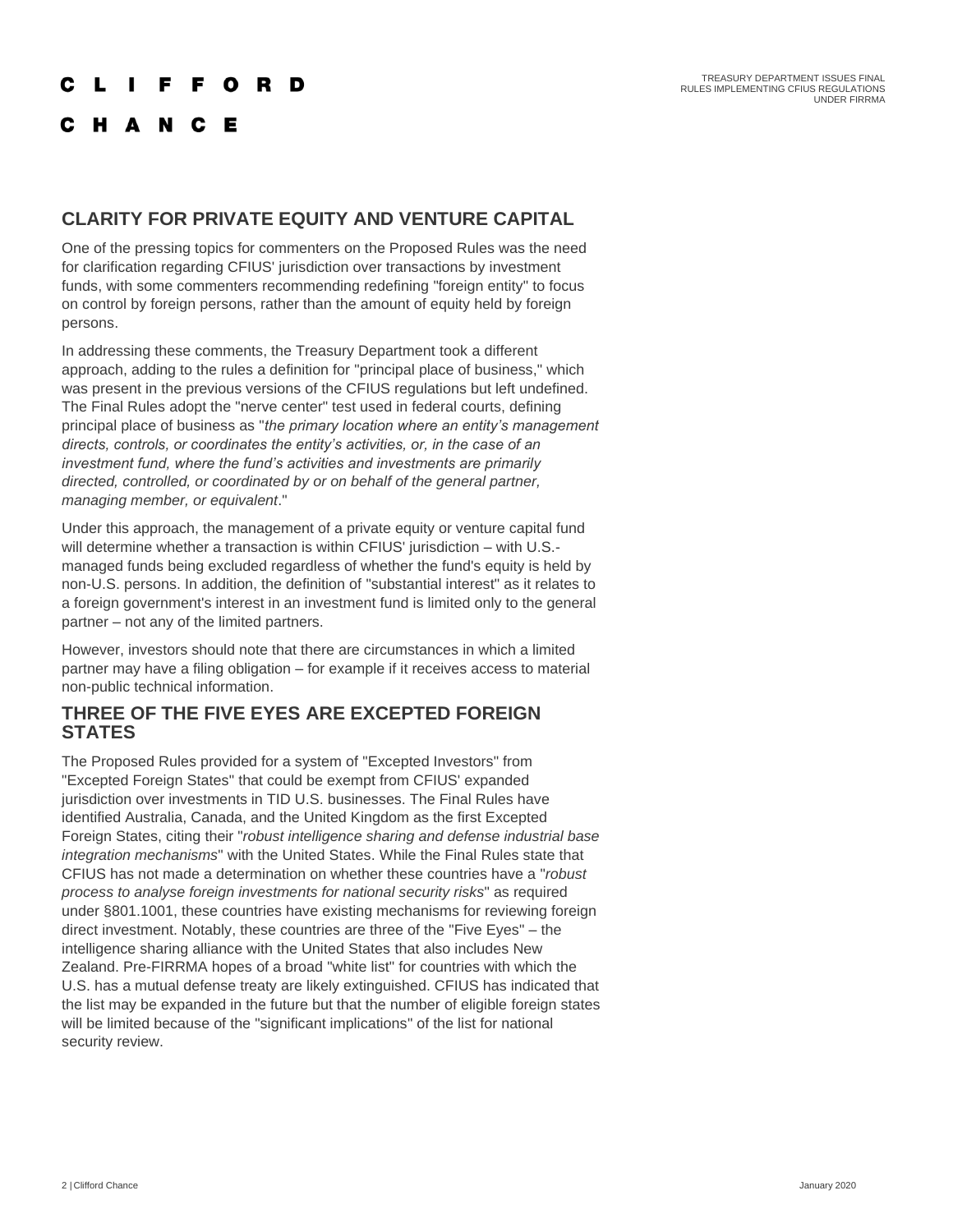# C L I F F O R D

## C H A N C E

#### **"RELAXED" CRITERIA FOR EXCEPTED INVESTORS**

In addition to the designation of Excepted Foreign States, CFIUS also loosened the criteria for entities to become Excepted Investors. Several commenters had noted that the Proposed Rules' requirements were too stringent – requiring 100% of an investor's board to be U.S. or Excepted Foreign State nationals, among other requirements. The Final Rules provide that for Excepted Investors:

- Up to 25% of an investor's board can be made up of nationals of neither the U.S. or an Excepted Foreign State.
- Any investor that holds 10% or more of the voting or economic interests in the entity must be a national of either the U.S. or an Excepted Foreign State.
- The Minimum Excepted Ownership of the entity is at least 80%.

#### **PILOT PROGRAM INCORPORATED**

The final major change in the Final Rules is that the inclusion of Critical Technology Pilot Program's mandatory filing rule for transactions involving critical technology. In addition, the Pilot Program will now only apply to transactions for which specified actions were taken between November 18, 2019 and February 13, 2020. Critically, the Final Rule indicates that CFIUS will be shifting away from using North American Industry Classification System ("**NAICS**") codes to identify TID industries, but will instead be using export control licensing requirements. That change will be addressed in a separate notice of proposed rulemaking.

#### **OTHER ADJUSTMENTS AND LINGERING ISSUES**

- The Final Rule expands the "incremental acquisition rule" to apply to transactions made subsequent to a covered control transaction submitted to CFIUS via declaration and where CFIUS has concluded action based on that declaration.
- The abbreviated declaration process will now be available for all transactions.
- Filing of a declaration or notice will be mandatory for covered transactions where a foreign government is acquiring a "substantial interest" in certain U.S. businesses, as well as covered transactions involving a TID U.S. business.
- For its Real Estate jurisdiction, CFIUS has stated that the public should rely on existing tools and that additional tools will be made available to resolve existing ambiguity.
- CFIUS has provided a broader exception for retail services which now apply to "leases and concessions of real estate that may be used only for the purposes of engaging in the retail sale of consumer goods or services to the public".
- Filing fees will be dealt with in a subsequent rulemaking process.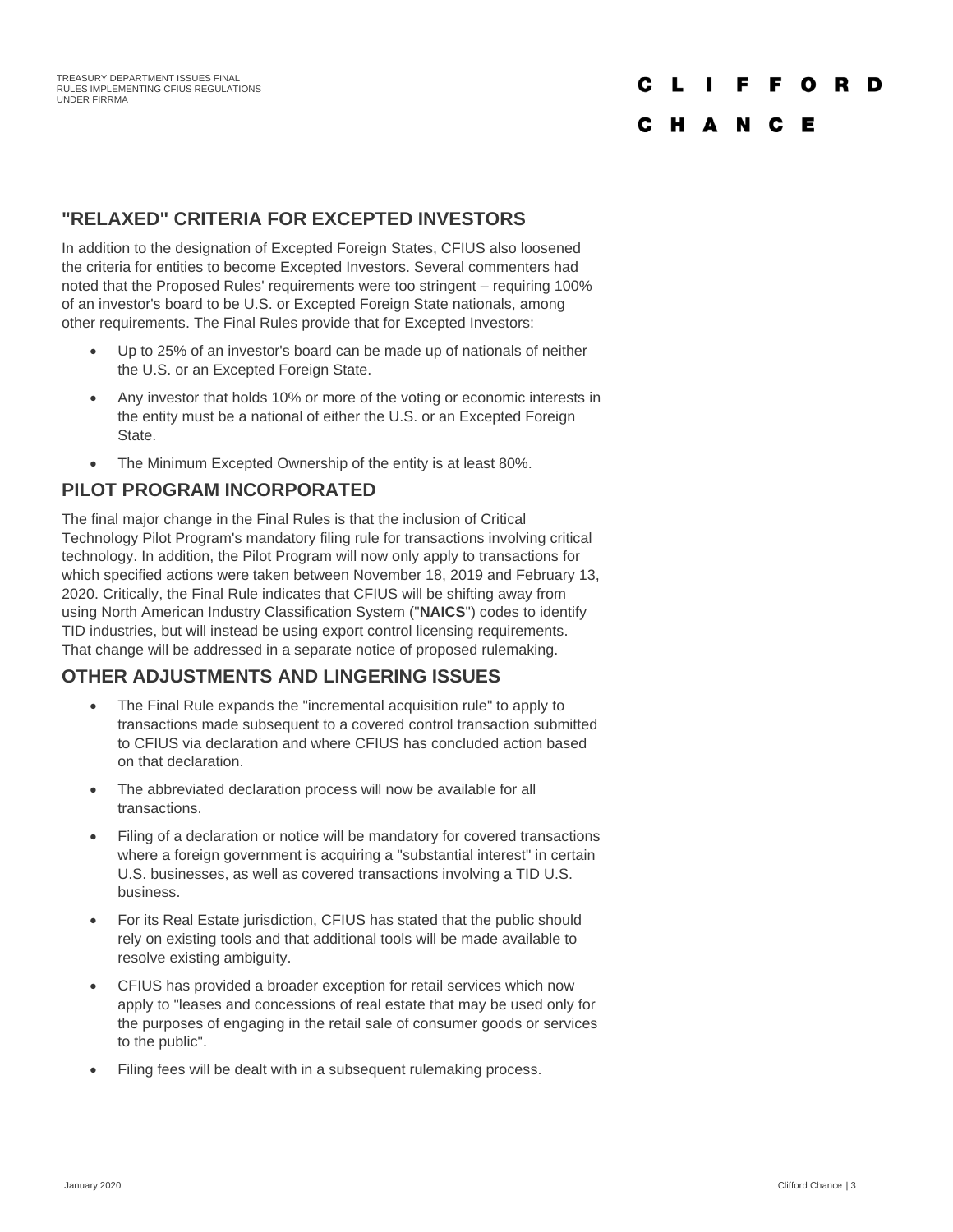TREASURY DEPARTMENT ISSUES FINAL RULES IMPLEMENTING CFIUS REGULATIONS UNDER FIRRMA

## **CLIFFORD**

C H A N C E

### **CONCLUSIONS**

As with the Proposed Rules, the Final Rules reflect a new era for companies and investors in how they navigate CFIUS risk. While open questions still remain, the Final Rules provide significant guidance as companies decide whether and when to file with CFIUS. Furthermore, the Final Rule's introduction of the first Excepted Foreign States could accelerate growing global trends towards national securitybased controls on foreign direct investment. Finally, CFIUS' indication it will be basing technology assessments on export control regulations rather than NAICS codes shows that the linkages between CFIUS and export control reform will only become stronger. The upcoming Commerce Department controls on Emerging and Foundational technologies could be the next focal point in this area.